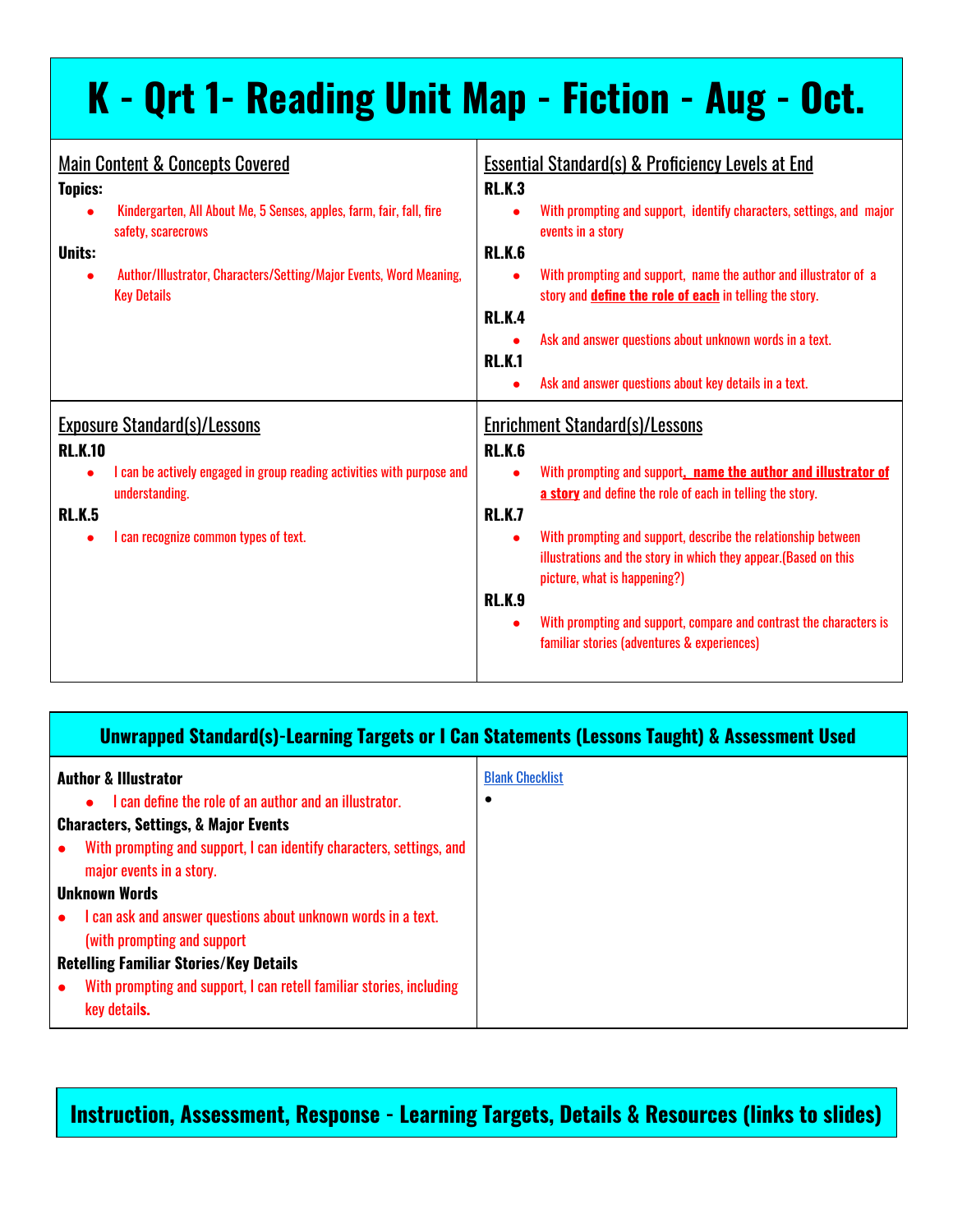# August

### **Unit 1: Author/Illustrator**

### **Focus:** I can define the role of an author and an illustrator. **(RL.K.6)**

**Length:** 10 Days

| Topic:<br><b>Kindergarten</b><br>Week of Aug. 16                                                                                                                                                                                                                      | <b>First Day Jitters</b><br>Vocab - jitter, tunneled,<br>trudged                                                                          | <b>Chester Raccoon &amp; the</b><br><b>Big Bad Bully</b><br>Vocab: bully, muffled,<br>trembling, treasured. | <b>The Kissing Hand</b><br>Vocab ~ strange, Palm,<br>lonely     | Miss Bindergarten gets<br><b>Ready for Kindergarten</b><br>Vocab-rushes, sneaks,       | Pete the Cat: Rocking<br>in my School Shoes<br>Vocab:<br>Strolling, Library,<br>Lunchroom,<br><b>Guided Review Quick</b><br><b>Check</b>               |
|-----------------------------------------------------------------------------------------------------------------------------------------------------------------------------------------------------------------------------------------------------------------------|-------------------------------------------------------------------------------------------------------------------------------------------|-------------------------------------------------------------------------------------------------------------|-----------------------------------------------------------------|----------------------------------------------------------------------------------------|--------------------------------------------------------------------------------------------------------------------------------------------------------|
| Topic:<br><b>All About Me</b><br>Week of Aug.<br>23                                                                                                                                                                                                                   | <b>Hooray For You!</b><br>Vocab $\sim$ rhythm,,<br>custom, galore<br><b>Respond/Differentiate</b><br>results Quick Check                  | <b>The Napping House</b><br>Vocab - cozy, dozing<br>Slumbering,                                             | <b>The Relatives Came</b><br>Vocab~relative, pop                | Maya Was Grumpy<br>Vocab $\sim$ grumpy,<br>grouchy, snarled, scowl                     | <b>I like Myself</b><br>Vocab $\sim$ wild, tame,<br>protruding, spine<br><b>End of Unit:</b><br><b>Guided Review Quick</b><br><b>Check</b>             |
| <b>Unit 2: Characters, Setting, Major Events</b><br><b>Focus:</b> I can identify characters. (RL.K.3)<br>I can identify the setting. (RL.K.3)<br>I can identify major events. (RL.K.3)<br><b>Length: 20 Days</b><br><b>Focus:</b> I can identify characters. (RL.K.3) |                                                                                                                                           |                                                                                                             |                                                                 |                                                                                        |                                                                                                                                                        |
| Topic:<br>5 Senses<br>Week of Aug.<br>30                                                                                                                                                                                                                              | Day 1<br>Book<br><b>Brown Bear, Brown</b><br>Bear What do you see?<br>Vocab $\sim$<br><b>Respond/Differentiate</b><br>results Quick Check | Day 2<br>Book<br>Mmm, Cookies! by<br><b>Robert Munsch</b><br>Vocab $\sim$                                   | Day 3:<br>Book;<br>Polar Bear, Polar Bear,<br>What do you hear? | Day 4<br>Book:<br><b>Something Smells!</b><br><b>By: Blake Hellman</b><br>Vocab $\sim$ | Day 5<br>Book:<br><b>I Feel A Foot!</b><br>By: Maranke Rinck &<br>Martijn van der Linden<br>Vocab $\sim$<br><b>Guided Review Quick</b><br><b>Check</b> |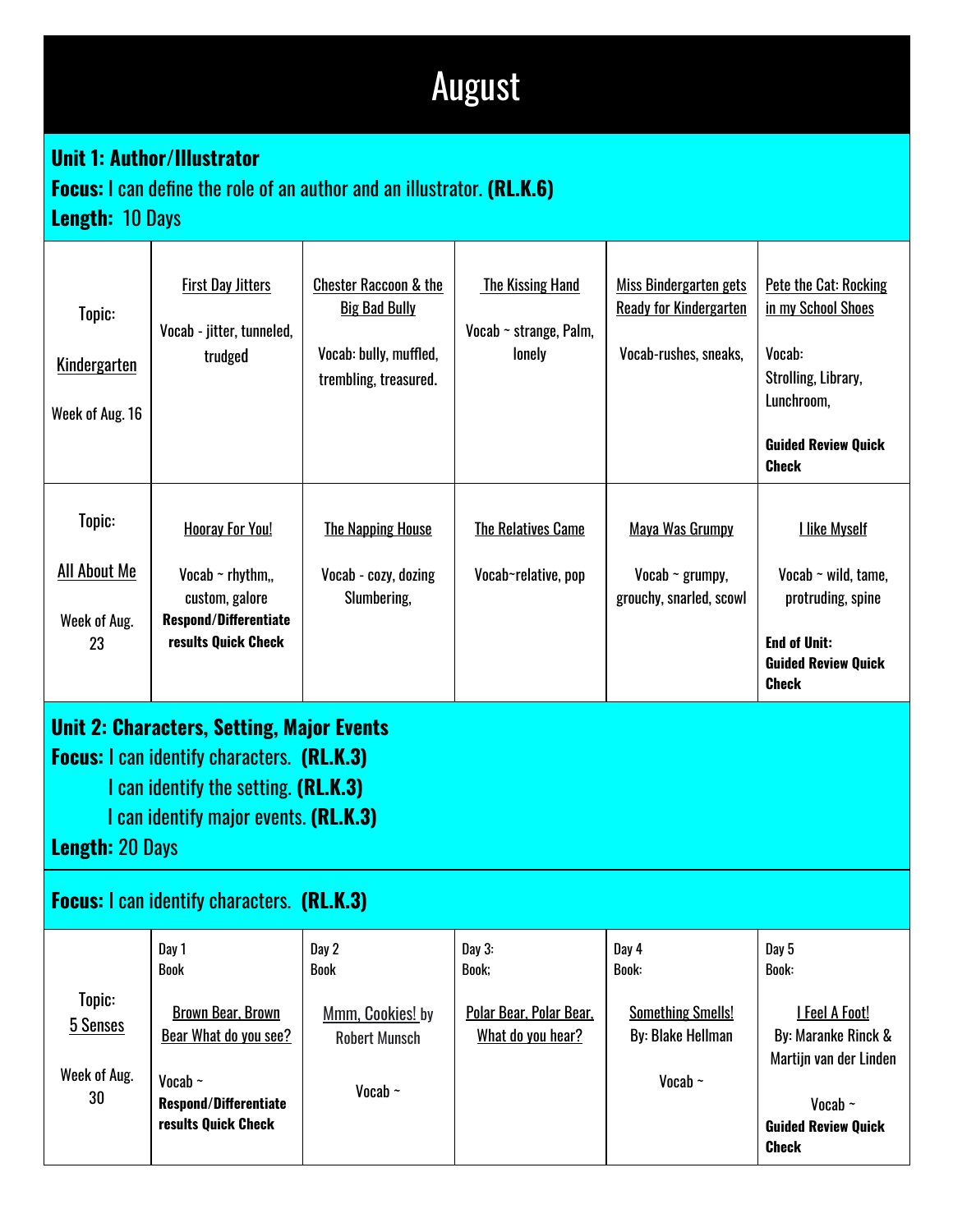| September                                                                                          |                                                                                                                                                       |                                                                                                          |                                                                                            |                                                                                            |                                                                                                                                                                 |
|----------------------------------------------------------------------------------------------------|-------------------------------------------------------------------------------------------------------------------------------------------------------|----------------------------------------------------------------------------------------------------------|--------------------------------------------------------------------------------------------|--------------------------------------------------------------------------------------------|-----------------------------------------------------------------------------------------------------------------------------------------------------------------|
| Topic:<br><b>County Fair</b><br>Week of Sept.<br>6                                                 | <b>Fair Cow</b><br>Vocab ~ fair, escorted,<br>gussied, billowing<br><b>Respond/Differentiate</b><br>results Quick Check                               | Let's Go To A Fair<br>Vocab $\sim$ carousel,<br>prizes, cotton candy                                     | Splat The Cat Up<br>in the Air at the Fair<br>Vocab $\sim$ booth, glare,<br>declare        | Night At The Fair<br>Vocab $\sim$ fair, sparkling,<br>carouse                              | <b>Fun At the County Fair</b><br>Vocab $\sim$<br><b>Guided Review Quick</b><br><b>Check</b>                                                                     |
|                                                                                                    | <b>Focus:</b> I can identify the setting. (RL.K.3)                                                                                                    |                                                                                                          |                                                                                            |                                                                                            |                                                                                                                                                                 |
| Topic:<br><b>Apples</b><br>Week of Sept.<br>13                                                     | <b>Johnny APpleseed</b><br>Vocab $\sim$ squishy,<br>meadow, soaring<br>Respond/Differentiate<br>results Quick Check                                   | <b>Apples</b><br>Vocab $\sim$ orchard,<br>attached, sapling                                              | Up, Up, Up! II's<br><b>Apple-Picking Time!</b><br>Vocab ` narrow, aroma,<br>mention, cider | A Day at the Apple<br><b>Orchard</b><br>Vocab $\sim$ dormancy,<br>pollination, blossoms    | <b>The Apple Pie Tree</b><br>Vocab ~ flower buds.<br>robin<br><b>End of Unit:</b><br><b>Guided Review Quick</b><br><b>Check</b>                                 |
|                                                                                                    | <b>Focus:</b> I can identify major events. (RL.K.3)                                                                                                   |                                                                                                          |                                                                                            |                                                                                            |                                                                                                                                                                 |
| <b>Topic</b><br>Farm:<br><b>Week of Sept</b><br>13                                                 | <b>Farm</b><br>Vocab ~ Farm, produce,<br>ranch, utter, wallow<br><b>Respond/Differentiate</b><br>results Quick Check                                  | Inside a Barn in the<br>Country<br>Vocab $\sim$ whinnied,<br>honked                                      | <b>On The Farm</b><br>Vocab $\sim$ struts,<br>delicate, melody,                            | Cock-a-doodle-do<br><b>Barnyard Hullabaloo</b><br>Vocab ~ rude, faithful,<br>loyal, clamor | <b>Click, Clack Moo</b><br><b>Cows that Type</b><br>Vocab $\sim$ impossible,<br>electric blanket,<br>typewriter,<br><b>Guided Review Quick</b><br><b>Check</b>  |
| <b>Unit 3: Word Meaning</b><br>Focus: I can ask and answer questions about unknown words. (RL.K.4) |                                                                                                                                                       |                                                                                                          |                                                                                            |                                                                                            |                                                                                                                                                                 |
| Topic:<br>Fall<br>Week of Sept<br>20                                                               | <b>Amazing Autumn</b><br>Web $\sim$ Fall<br><b>Fall tree art</b><br>Vocab ~ Autumn,<br>harvest<br><b>Respond/Differentiate</b><br>results Quick Check | nonfiction<br><b>Colorful Leaves</b><br>Leaf facts<br>Vocab $\sim$ photosynthesis,<br>vein, chlorophyll, | When the Leaf Blew In<br>Vocab $\sim$ swooped,<br>reared,                                  | <b>Leaf Jumpers</b><br>Vocab $\sim$ vivid, slender,<br>flutter                             | We're Going O A Leaf<br>Hunt<br>Vocab $\sim$ mountain,<br>forest, waterfall, lake,<br>bush<br><b>END OF UNIT:</b><br><b>Guided Review Quick</b><br><b>Check</b> |